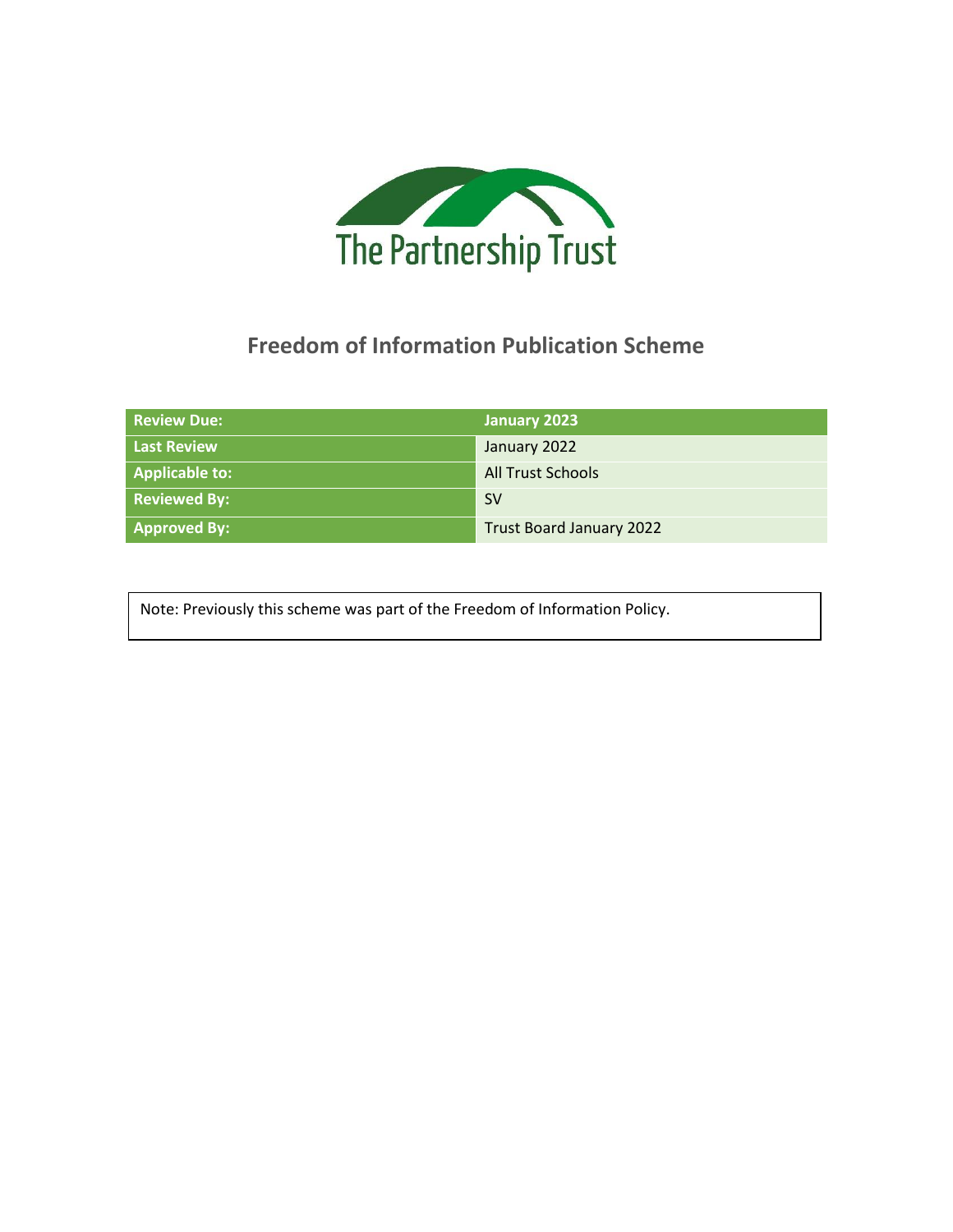The Partnership Trust adopts the [Information Commissioner Officers Model Freedom of](https://ico.org.uk/media/for-organisations/documents/1153/model-publication-scheme.pdf)  [Information Act Publication Scheme](https://ico.org.uk/media/for-organisations/documents/1153/model-publication-scheme.pdf) which sets out as follows:

### *Note: Throughout this scheme the term authority means The Partnership Trust and all schools within it*

This model publication scheme has been prepared and approved by the Information Commissioner. It may be adopted without modification by any public authority without further approval and will be valid until further notice.

This publication scheme commits an authority to make information available to the public as part of its normal business activities.

The information covered is included in the classes of information mentioned below, where this information is held by the authority. Additional assistance is provided to the definition of these classes in sector specific guidance manuals issued by the Information Commissioner.

#### **The scheme commits an authority:**

• To proactively publish or otherwise make available as a matter of routine, information, including environmental information, which is held by the authority and falls within the classifications below.

• To specify the information which is held by the authority and falls within the classifications below.

- To proactively publish or otherwise make available as a matter of routine, information in line with the statements contained within this scheme.
- To produce and publish the methods by which the specific information is made routinely available so that it can be easily identified and accessed by members of the public.
- To review and update on a regular basis the information the authority makes available under this scheme.

• To produce a schedule of any fees charged for access to information which is made proactively available.

• To make this publication scheme available to the public.

• To publish any dataset held by the authority that has been requested, and any updated versions it holds, unless the authority is satisfied that it is not appropriate to do so; to publish the dataset, where reasonably practicable, in an electronic form that is capable of re-use; and, if any information in the dataset is a relevant copyright work and the public authority is the only owner, to make the information available for re-use under the terms of the Re-use of Public Sector Information Regulations 2015, if they apply, and otherwise under the terms of the Freedom of Information Act section 19.

The term 'dataset' is defined in section 11(5) of the Freedom of Information Act.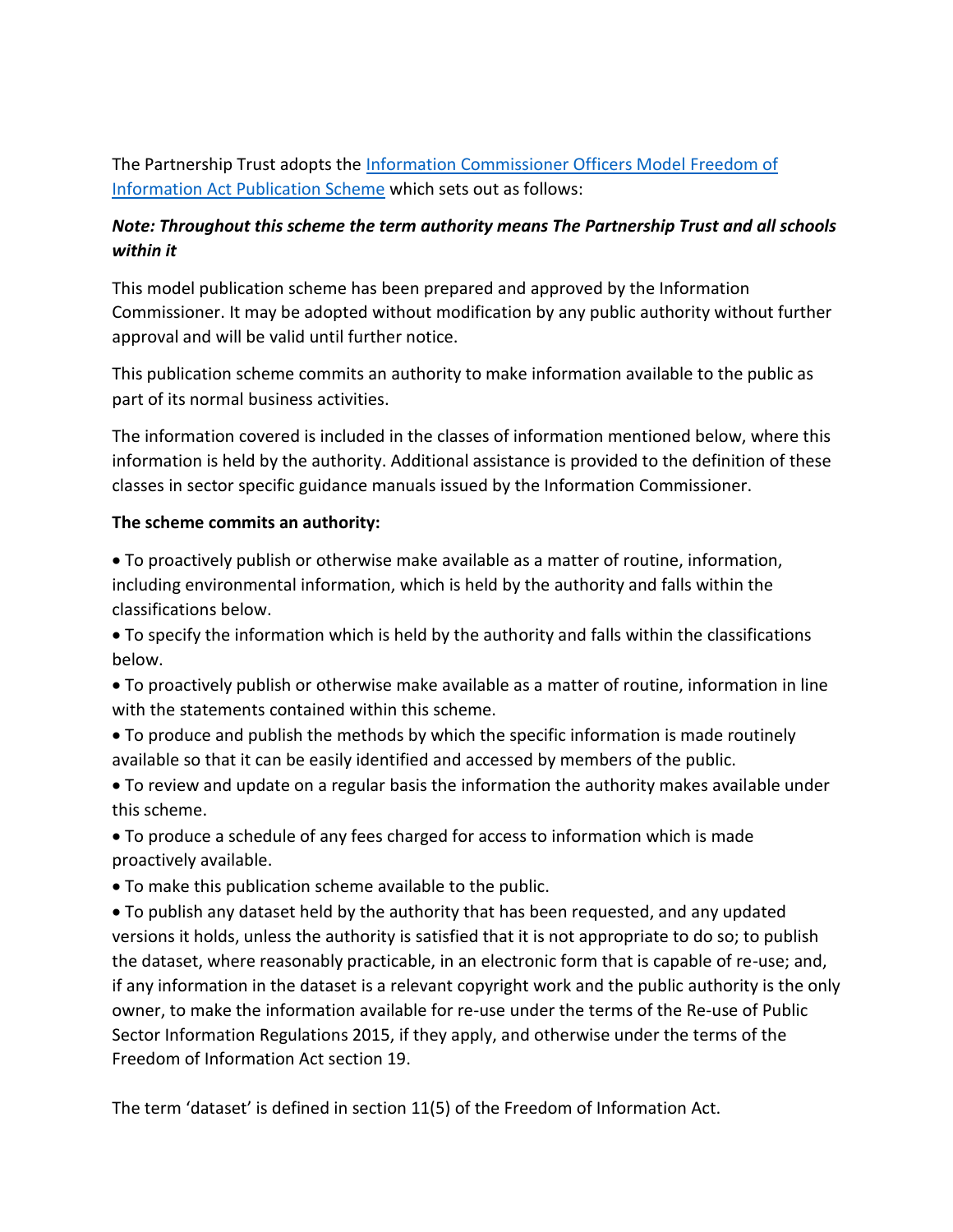The term 'relevant copyright work' is defined in section 19(8) of that Act.

### **Classes of information**

#### **Who we are and what we do**

Organisational information, locations and contacts, constitutional and legal governance.

#### **What we spend and how we spend it.**

Financial information relating to projected and actual income and expenditure, tendering, procurement and contracts.

#### **What our priorities are and how we are doing.**

Strategy and performance information, plans, assessments, inspections and reviews.

#### **How we make decisions.**

Policy proposals and decisions. Decision making processes, internal criteria and procedures, consultations.

#### **Our policies and procedures.**

Current written protocols for delivering our functions and responsibilities.

#### **Lists and registers.**

Information held in registers required by law and other lists and registers relating to the functions of the authority.

#### **The services we offer.**

Advice and guidance, booklets and leaflets, transactions and media releases. A description of the services offered.

The classes of information will not generally include:

• Information the disclosure of which is prevented by law, or exempt under the Freedom of Information Act, or is otherwise properly considered to be protected from disclosure.

• Information in draft form.

• Information that is no longer readily available as it is contained in files that have been placed in archive storage, or is difficult to access for similar reasons.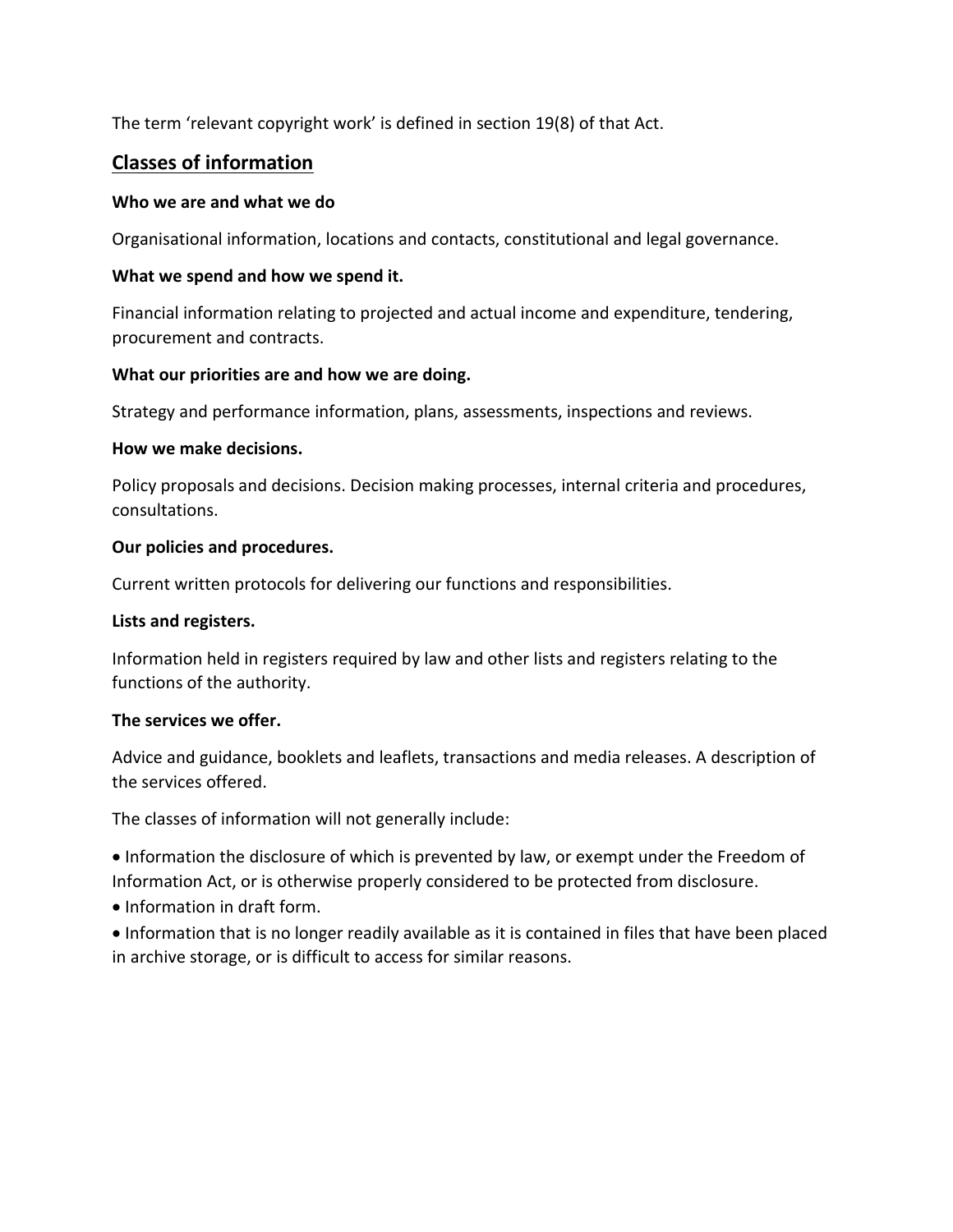# **The method by which information published under this scheme will be made available**

The authority will indicate clearly to the public what information is covered by this scheme and how it can be obtained.

Where it is within the capability of a public authority, information will be provided on a website. Where it is impracticable to make information available on a website or when an individual does not wish to access the information by the website, a public authority will indicate how information can be obtained by other means and provide it by those means.

In exceptional circumstances some information may be available only by viewing in person. Where this manner is specified, contact details will be provided. An appointment to view the information will be arranged within a reasonable timescale.

Information will be provided in the language in which it is held or in such other language that is legally required. Where an authority is legally required to translate any information, it will do so.

Obligations under disability and discrimination legislation and any other legislation to provide information in other forms and formats will be adhered to when providing information in accordance with this scheme.

## **Charges which may be made for information published under this scheme**

The purpose of this scheme is to make the maximum amount of information readily available at minimum inconvenience and cost to the public. Charges made by the authority for routinely published material will be justified and transparent and kept to a minimum. Material which is published and accessed on a website will be provided free of charge.

Charges may be made for information subject to a charging regime specified by Parliament. Charges may be made for actual disbursements incurred such as:

- photocopying
- postage and packaging
- the costs directly incurred as a result of viewing information

Charges may also be made for information provided under this scheme where they are legally authorised, they are in all the circumstances, including the general principles of the right of access to information held by public authorities, justified and are in accordance with a published schedule or schedules of fees which is readily available to the public.

Charges may also be made for making datasets (or parts of datasets) that are relevant copyright works available for re-use. These charges will be in accordance with the terms of the Re-use of Public Sector Information Regulations 2015, where they apply, or with regulations made under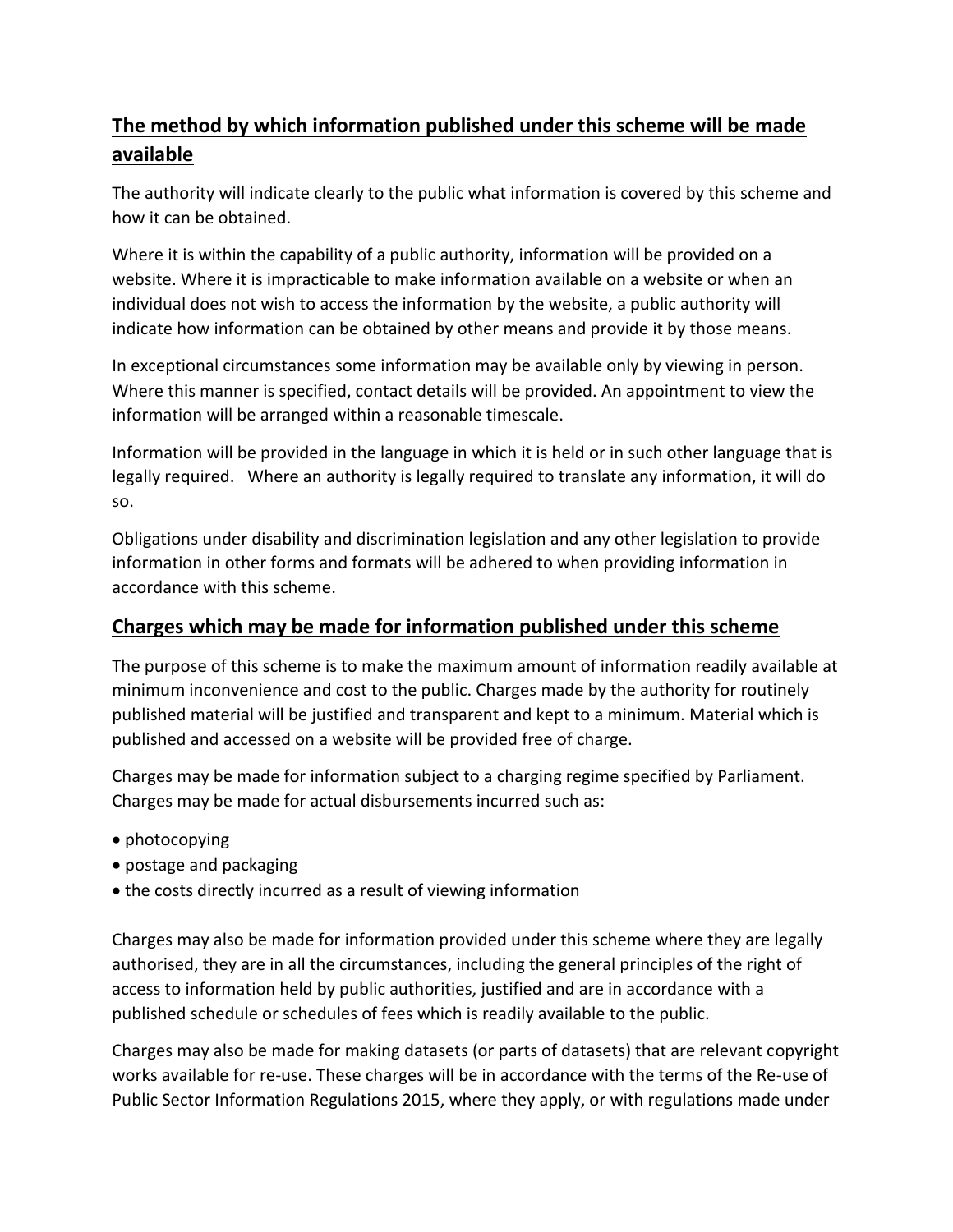section 11B of the Freedom of Information Act, or with other statutory powers of the public authority.

If a charge is to be made, confirmation of the payment due will be given before the information is provided. Payment may be requested prior to provision of the information.

Written requests Information held by a public authority that is not published under this scheme can be requested in writing, when its provision will be considered in accordance with the provisions of the Freedom of Information Act.

| Information to be published                                                 | How can the information be obtained |  |  |  |
|-----------------------------------------------------------------------------|-------------------------------------|--|--|--|
| Class 1: Who we are and what we do                                          |                                     |  |  |  |
| (organisational information, structures, locations and contacts)            |                                     |  |  |  |
| Nb, this will be current information only                                   |                                     |  |  |  |
| Who's who in the Trust                                                      | Trust website                       |  |  |  |
| Who's who on the Board of Trustees and the basis of their                   | Trust website                       |  |  |  |
| appointment                                                                 |                                     |  |  |  |
| Instrument of Governance, Articles of Association, Funding                  | Trust website                       |  |  |  |
| Agreements                                                                  |                                     |  |  |  |
| Contact details for Trust and individual schools to include                 | Trust and school websites           |  |  |  |
| information relating to local governing bodies                              |                                     |  |  |  |
| Annual Report and accounts                                                  | Trust website                       |  |  |  |
| Staffing structure                                                          | Individual school websites          |  |  |  |
| School session times and term dates                                         | Individual school websites          |  |  |  |
| Class 2 - What we spend and how we spend it                                 |                                     |  |  |  |
| The Partnership Trust Annual Report and Accounts                            | Trust website                       |  |  |  |
| Pay Policy                                                                  | Trust website                       |  |  |  |
| Procurement and contracts the school has entered into, or                   | Hard copy or email                  |  |  |  |
| information relating to / a link to information held by an                  |                                     |  |  |  |
| organisation which has done so on its behalf (for example,                  |                                     |  |  |  |
| a local authority or diocese).                                              |                                     |  |  |  |
|                                                                             |                                     |  |  |  |
| <b>Staff Expenses Policy</b>                                                | Trust website                       |  |  |  |
| Staff allowances and expenses incurred or claimed, with                     | Hard copy or email                  |  |  |  |
| totals paid to individual senior staff members (Senior                      |                                     |  |  |  |
| Leadership Team or equivalent, whose basic actual salary is                 |                                     |  |  |  |
| at least £60,000 per annum) by reference to categories.                     |                                     |  |  |  |
|                                                                             |                                     |  |  |  |
| Governor and Trustees Expenses Policies                                     | Trust website                       |  |  |  |
| A record of total expenses paid to individual governors or                  | Hard copy or email                  |  |  |  |
| trustees                                                                    |                                     |  |  |  |
| Class 3 - What our priorities are and how we are doing                      |                                     |  |  |  |
| (Strategies, plans, performance indicators, audits, inspections and reviews |                                     |  |  |  |
| The Partnership Trust Annual Report                                         | Trust website                       |  |  |  |
| Ofsted Reports and schools performance data                                 | Individual school's websites        |  |  |  |

## **The Partnership Trust : Guide to Information**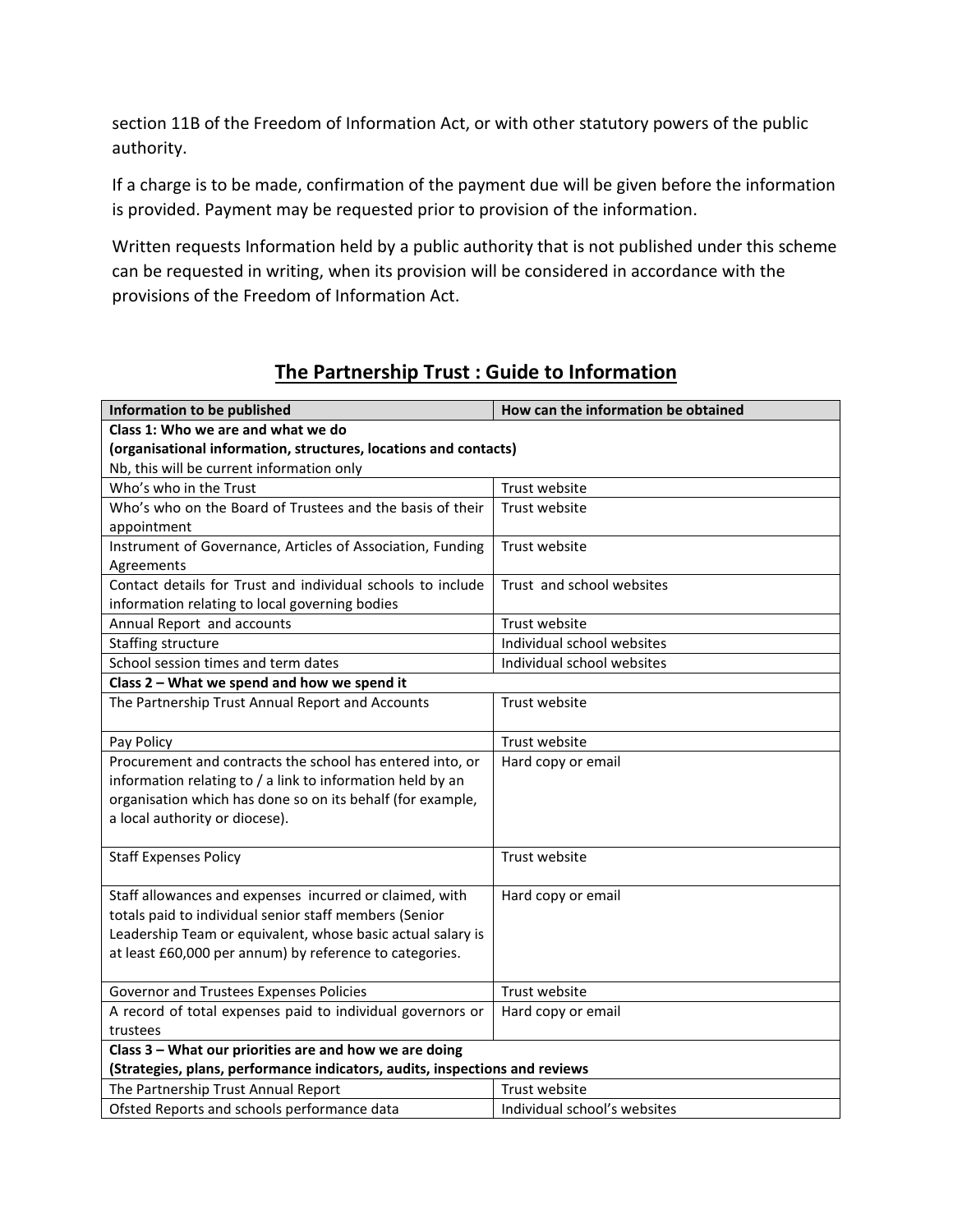| Vision, Values and Aims                                                                           | Trust and Individual School's websites |  |  |
|---------------------------------------------------------------------------------------------------|----------------------------------------|--|--|
| Future plans eg proposals for any imminent or known                                               | Trust and individual school websites   |  |  |
| consultation on the future of the Trust or schools, eg change                                     |                                        |  |  |
| of status                                                                                         |                                        |  |  |
| Safeguarding and child protection policies and procedures                                         | Individual school webites              |  |  |
| Pupil Premium Grant information report                                                            | Trust and individual school websites   |  |  |
| Sports Funding Grant Information report                                                           | Trust and individual school websites   |  |  |
| <b>Staff Appraisal Policy</b>                                                                     | Trust website                          |  |  |
| Class 4 – How we make decisions                                                                   |                                        |  |  |
| Agendas and Minutes of Trust Board meetings (nb this will                                         | Hard copy or email                     |  |  |
| exclude information that is properly regarded as private to                                       |                                        |  |  |
| the meeting)                                                                                      |                                        |  |  |
| Agendas and Minutes of School's Local Governing Body                                              | Hard copy or email                     |  |  |
| meetings nb this will exclude information that is properly                                        |                                        |  |  |
| regarded as private to the meeting)                                                               |                                        |  |  |
| Admissions policy (not individual decisions)                                                      | Individual school websites             |  |  |
| Class 5 - our policies and procedures                                                             |                                        |  |  |
| Trust Policies, including Complaints Policy and Staff Code of                                     | Website, hard copy or email            |  |  |
| Conduct, Staff<br>Discipline and Grievance,<br>records                                            |                                        |  |  |
| management, Charging and data protection policies and                                             |                                        |  |  |
| privacy notices and documents that the Trust is required to                                       |                                        |  |  |
| have by statute or funding agreement                                                              |                                        |  |  |
| Individual School Policies, including Health and Safety,                                          | Website, hard copy or email            |  |  |
| Safeguarding and Child Protection, Charging<br>Pupil                                              |                                        |  |  |
| Behaviour and curriculum policies nb this will exclude                                            |                                        |  |  |
| information that is properly regarded as private to the                                           |                                        |  |  |
| meeting)                                                                                          |                                        |  |  |
| Class 6 - Lists and Registers                                                                     |                                        |  |  |
| Nb currently maintained lists and registers only                                                  |                                        |  |  |
| Note some information may only be available by inspections                                        |                                        |  |  |
| <b>Asset Register</b>                                                                             | Hard copy                              |  |  |
| Any information the school is currently legally required to                                       | Hard copy                              |  |  |
| hold in publicly available registers (note this does not                                          |                                        |  |  |
| include attendance registers)                                                                     |                                        |  |  |
| Class $7$ – the services we offer                                                                 |                                        |  |  |
| (including information about the services we offer, including leaflets, guidance and newsletters) |                                        |  |  |
| Current information only                                                                          |                                        |  |  |
| Note, some information may only be available by inspection                                        |                                        |  |  |
| Extra curricular activities                                                                       | Individual school websites or email    |  |  |
| Out of school clubs                                                                               | Individual school websites or email    |  |  |
| Services for which the school is entitled to recover a fee                                        | Individual school website              |  |  |
| together with those fee                                                                           |                                        |  |  |
| <b>Newsletters and leaflets</b>                                                                   | Individual school website or email     |  |  |

# Schedule of Charges

| <b>Type of Charge</b> | <b>Description</b>                | <b>Basis of Charge</b> |
|-----------------------|-----------------------------------|------------------------|
| Disbursement cost     | Photocopying/ printing @10p per   | Actual cost plus admin |
|                       | sheet (black and white)           |                        |
|                       | Photocopying/printing $@$ 20p per | Actual cost plus admin |
|                       | sheet (colour)                    |                        |